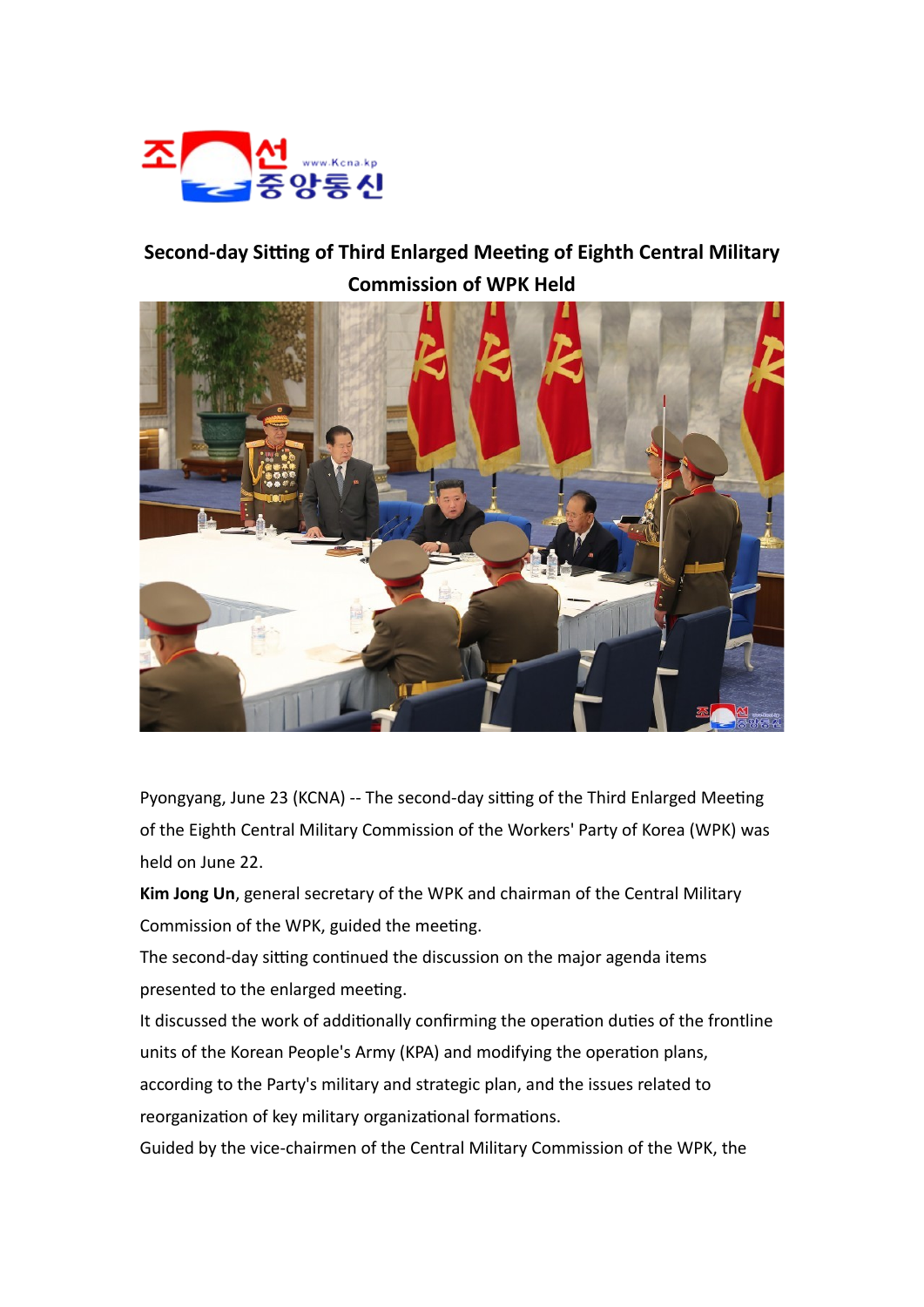General Staff of the KPA studied and discussed the relevant issues, compiled the results and drew up an important document.

The KPA General Staff reported to the Central Military Commission of the WPK the results of the discussion on the key issues and preparation of the document.

Expressing the strategic view and decision of the Party Central Committee adopting important military measures to enhance the operational capabilities of the frontline units, the respected Comrade **Kim Jong Un** stressed the importance of this work and clarified all the principles, tasks and ways for implementing it.

The meeting reconfirmed the tasks to be fulfilled by different sectors to thoroughly implement the Party's revolutionary army-building line and strategic policies. The Central Military Commission of the WPK continues its discussion on the presented agenda items. -0-

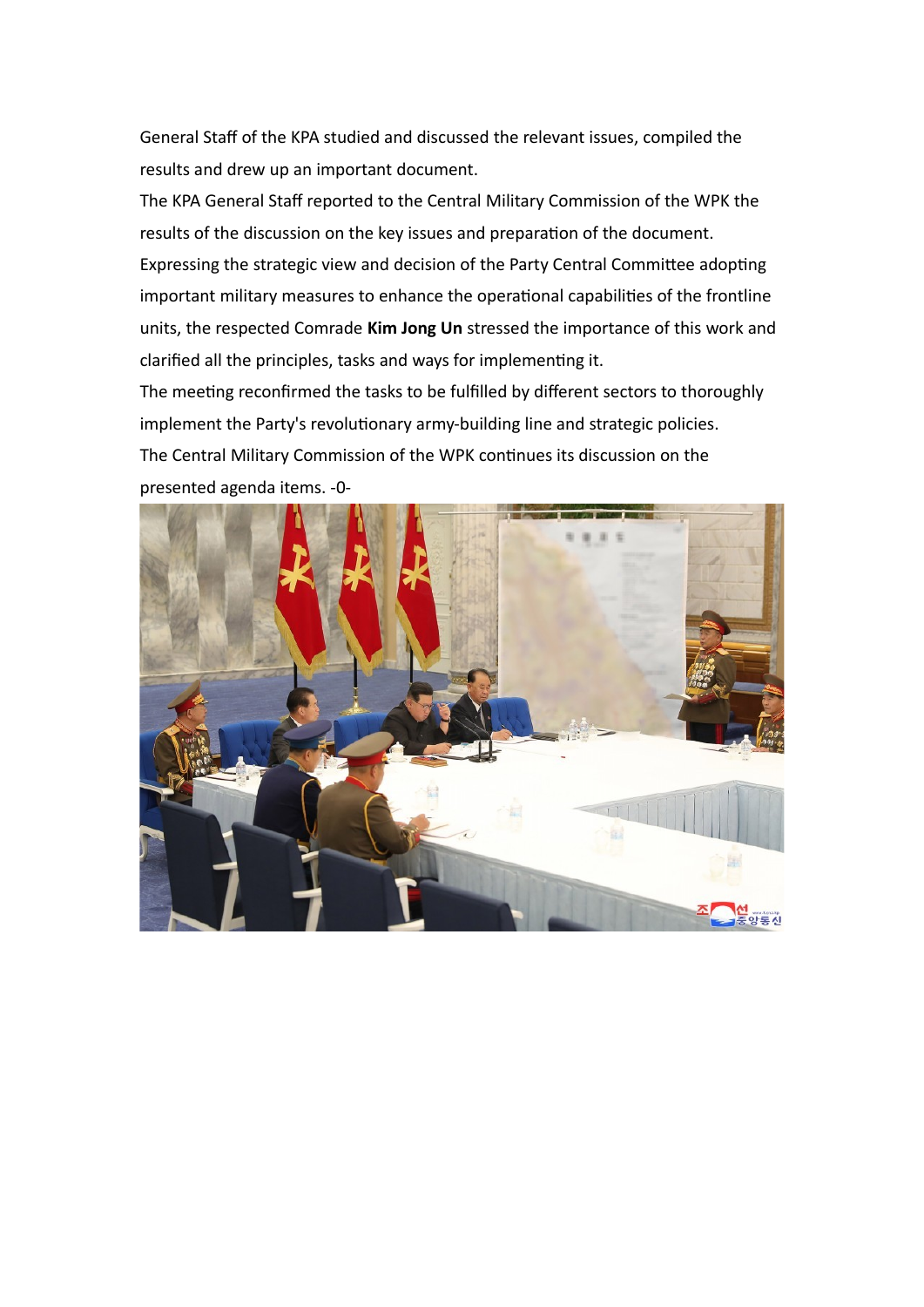